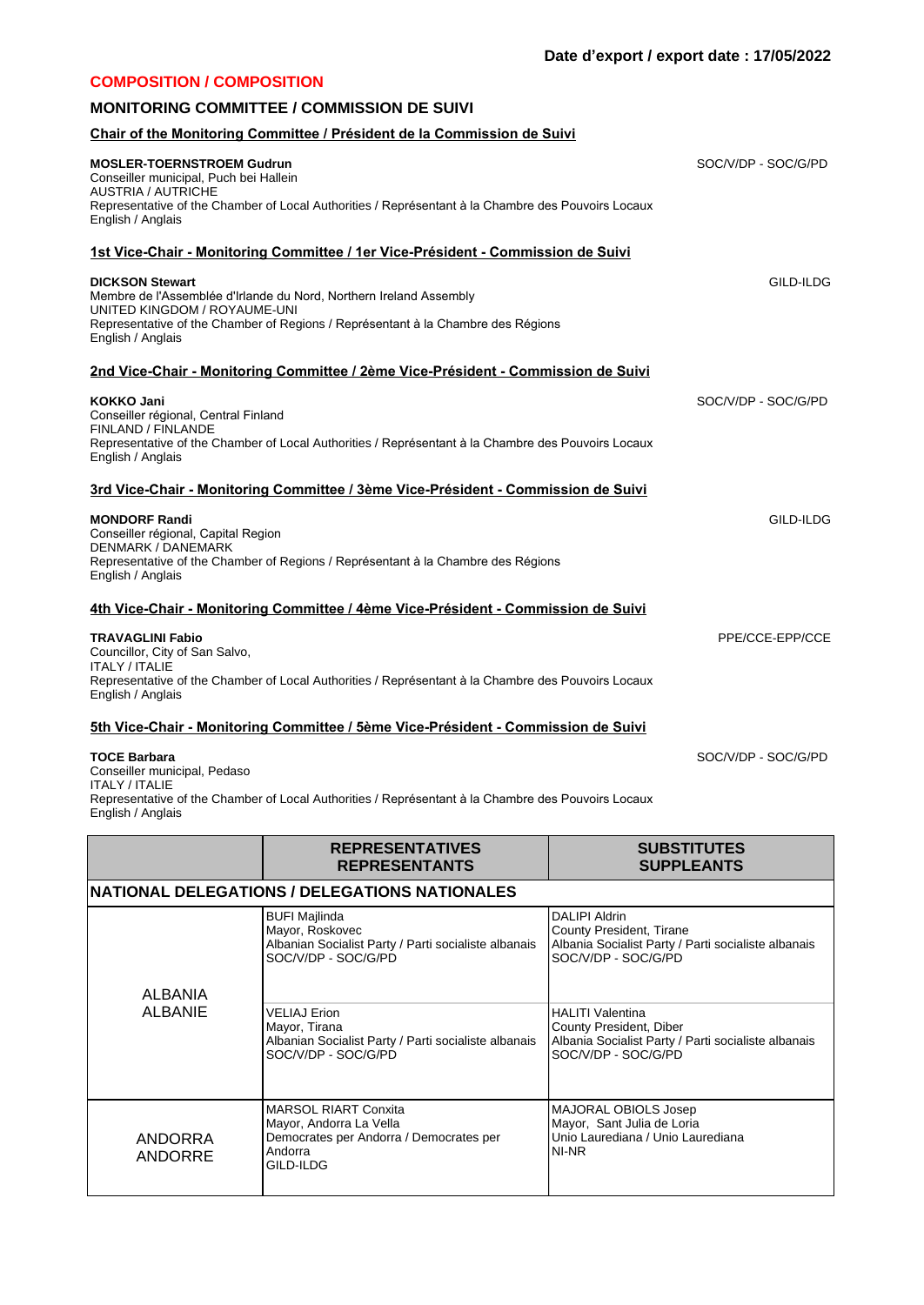| <b>ARMENIA</b><br><b>ARMÉNIE</b>        | <b>YERITSYAN Emin</b><br>Municipal Councillor, Parakar<br>Non party / Non party<br>PPE/CCE-EPP/CCE                                                                  |                                                                                                                                                                     |
|-----------------------------------------|---------------------------------------------------------------------------------------------------------------------------------------------------------------------|---------------------------------------------------------------------------------------------------------------------------------------------------------------------|
| <b>AUSTRIA</b>                          | MOSLER-TOERNSTROEM Gudrun<br>Municipal Councillor, Puch bei Hallein<br>Social Democratic Party / Social Democratic Party<br>SOC/V/DP - SOC/G/PD                     | <b>SCHWAMMER Waltraud</b><br>Mayor, Dechantskirchen<br>Austrian People's Party / Austrian People's Party<br>PPE/CCE-EPP/CCE                                         |
| <b>AUTRICHE</b>                         | <b>WENINGER Hannes</b><br>Municipal Councillor, Giesshübl<br>Social Democratic Party / Social Democratic Party<br>SOC/V/DP - SOC/G/PD                               | WILFING Karl<br>President of the regional Parliament,<br>Austrian People's Party / Austrian People's Party<br>PPE/CCE-EPP/CCE                                       |
| AZERBAIJAN                              | <b>IBRAHIMOV Anar</b><br>Member of the Supreme Council, Nackhichivan<br>Autonomous Republic<br>New Azerbaijan Party / New Azerbaijan Party<br>PPE/CCE-EPP/CCE       | <b>BABABEYLI Nazim</b><br>Member of the Supreme Council, Nackhichivan<br>Autonomous Republic<br>Independent / Independent<br>GILD-ILDG                              |
| <b>AZERBAÏDJAN</b>                      | <b>TAGHIYEV Tamraz</b><br>Mayor, Narimanov<br>New Azerbaijan Party / New Azerbaijan Party<br>PPE/CCE-EPP/CCE                                                        | <b>SALAMOVA Gulnaz</b><br>Deputy Mayor, Shaki<br>Independent / Independent<br>SOC/V/DP - SOC/G/PD                                                                   |
|                                         | COOLS Marc<br>Communal Councillor, Uccle<br>Independent / Independent<br>GILD-ILDG                                                                                  |                                                                                                                                                                     |
| <b>BELGIUM</b><br><b>BELGIQUE</b>       | HARDY Maxime<br>Member of the regional Parliament, Parlement de<br>Wallonie<br>Parti Socialiste / Parti Socialiste<br>SOC/V/DP - SOC/G/PD                           |                                                                                                                                                                     |
|                                         | <b>NACHTERGAELE Joris</b><br>Member of the regional Parliament, Flemish<br>Parliament<br>Nieuw-Vlaamse Alliantie / Nieuw-Vlaamse Alliantie<br>PAP-NPA               |                                                                                                                                                                     |
| <b>BOSNIA AND</b><br><b>HERZEGOVINA</b> | CAVARA Marinko<br>President of the Federation of Bosnia and<br>Herzegovina, Sarajevo<br>Croatian Democratic Union / Croatian Democratic<br>Union<br>PPE/CCE-EPP/CCE | <b>DUNOVIC Milan</b><br>Vice-President ofthe Federation of Bosnia and<br>Herzegovina, Sarajevo<br>Democratic Front / Democratic Front<br>SOC/V/DP - SOC/G/PD        |
| <b>BOSNIE-</b><br><b>HERZÉGOVINE</b>    | <b>JUJIC Senka</b><br>Minister of Administration and local-government of<br>Republica Srpska, Banja Luka<br>PPE/CCE-EPP/CCE                                         | RUZICIC Snjezana<br>Mayor, Jezero<br>Alliance of Independent Social Democrats /<br>Alliance of Independent Social Democrats<br>NI-NR                                |
| <b>BULGARIA</b><br><b>BULGARIE</b>      | MIMENOV Arben<br>Mayor, Satovcha<br>Movement for Rights and Freedoms / Movement<br>for Rights and Freedoms<br>GILD-ILDG                                             | AHMEDOVA Nehriban<br>Mayor, Venets<br>Movement for Rights and Freedoms / Movement<br>for Rights and Freedoms<br>GILD-ILDG                                           |
|                                         | STOYANOVA Galina<br>Mayor, Kazanlak<br>Citizens for European Development of Bulgaria /<br>Citizens for European Development of Bulgaria<br>PPE/CCE-EPP/CCE          | ANASTASOVA Krasimira<br>Mayor, Dolni Chiflik<br>Citizens for European Development of Bulgaria /<br>Citizens for European Development of Bulgaria<br>PPE/CCE-EPP/CCE |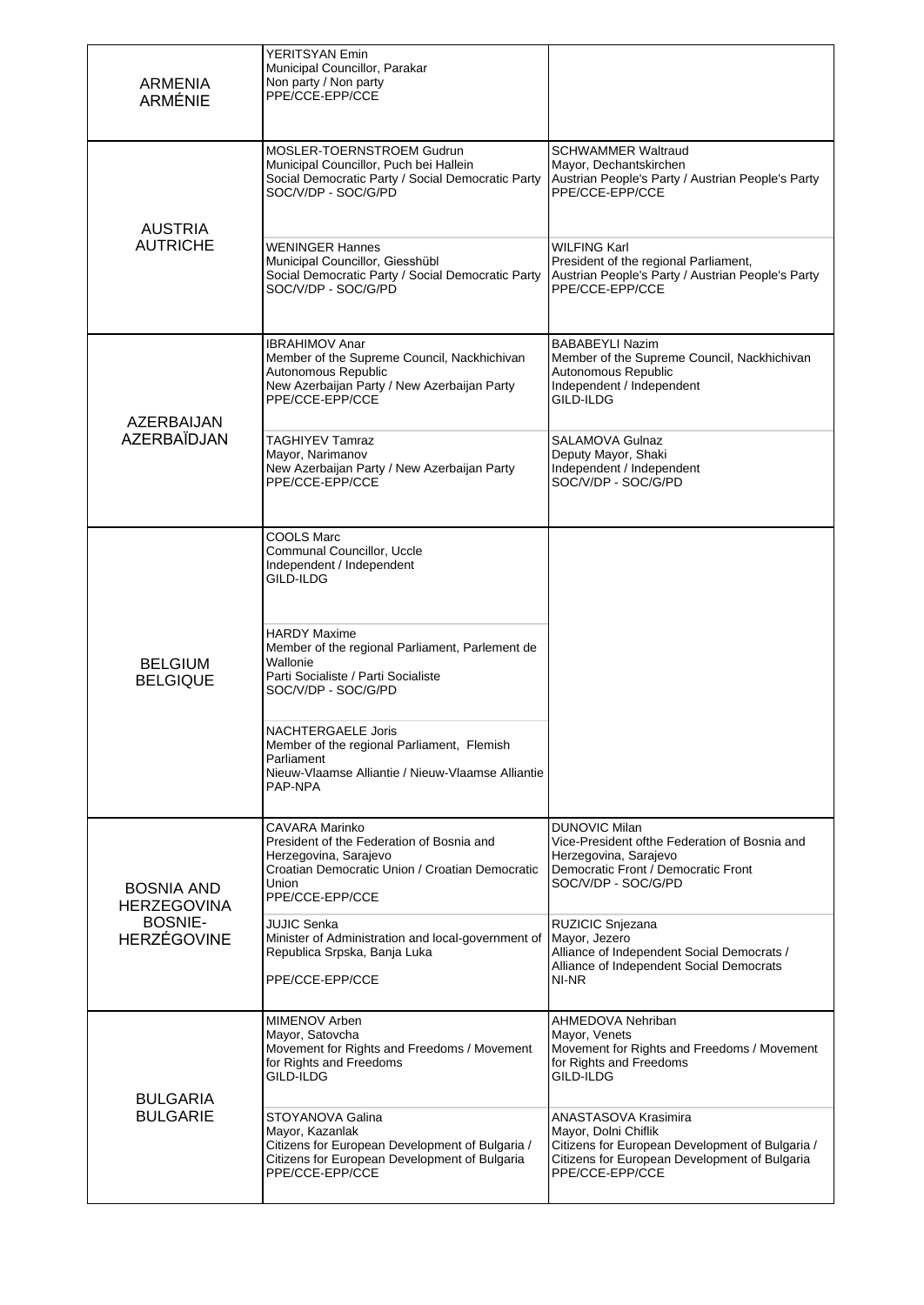| <b>CROATIA</b><br><b>CROATIE</b>                             | <b>BLAZEVIC Anamarija</b><br>Mayor, Pakrac<br>Croatian Democratic Union / Croatian Democratic<br>Union<br>PPE/CCE-EPP/CCE<br>HANZEK Ivan<br>Mayor, Zabok<br>Social Democratic Party / Social Democratic Party<br>SOC/V/DP - SOC/G/PD<br>JOZIC Antonija<br>Prefect, Pozega-Slavonija<br>Croatian Democratic Union / Croatian Democratic<br>Union<br>PPE/CCE-EPP/CCE                                 |                                                                                                                                                                                                                                                                                                                                                                        |
|--------------------------------------------------------------|----------------------------------------------------------------------------------------------------------------------------------------------------------------------------------------------------------------------------------------------------------------------------------------------------------------------------------------------------------------------------------------------------|------------------------------------------------------------------------------------------------------------------------------------------------------------------------------------------------------------------------------------------------------------------------------------------------------------------------------------------------------------------------|
| <b>CYPRUS</b><br><b>CHYPRE</b>                               | <b>VYRAS Andreas</b><br>Mayor, Larnaca<br>Progressive Party of Working People /<br>Progressive Party of Working People<br>NI-NR                                                                                                                                                                                                                                                                    | <b>KOUKLIS Marios</b><br>Member of the Municipal Council of Kato<br>Polemidia,<br>Democratic Party / Democratic Party<br>SOC/V/DP - SOC/G/PD                                                                                                                                                                                                                           |
| <b>CZECH REPUBLIC</b><br><b>RÉPUBLIQUE</b><br><b>TCHÈQUE</b> | <b>BROZ Zdenek</b><br>Municipal Councillor, Sumperk<br>Independent / Independent<br>GILD-ILDG<br>FISCHEROVA Jana<br>Municipal Councillor, Havlickuv Brod<br>Civil Democratic Party / Civil Democratic Party<br>CRE-ECR<br><b>KULHANEK Petr</b><br>President of the regional Assembly, Karlovarsky<br>Region<br>Karlovarska Civic Alternative / Karlovarska Civic<br>Alternative<br>PPE/CCE-EPP/CCE | <b>VERES Richard</b><br>Mayor, Slezska Ostrava<br>ANO 2011 / ANO 2011<br>GILD-ILDG<br><b>VINKLATOVA Kveta</b><br>Regional Councillor, Liberecky Region<br>Mayors for the Liberec Region / Mayors for the<br>Liberec Region<br>PPE/CCE-EPP/CCE<br><b>ZALESKA Marketa</b><br>Municipal Councillor, Olomouc<br>Civil Democratic Party / Civil Democratic Party<br>CRE-ECR |
| <b>DENMARK</b><br><b>DANEMARK</b>                            | <b>BILLE Kirstine</b><br>Municipal Councillor, Syddjurs<br>Socialists People's Party / Socialists People's<br>Party<br>SOC/V/DP - SOC/G/PD<br><b>MONDORF Randi</b><br>Regional Councillor, Capital Region<br>Liberal Party / Liberal Party<br>GILD-ILDG                                                                                                                                            | <b>GJESING Jens Christian</b><br>Municipal Councillor, Haderslev<br>Social Democratic Party / Social Democratic Party<br>SOC/V/DP - SOC/G/PD<br>PETERSEN Karsten Uno<br>Regional Councillor, South Denmark Region<br>Social Democratic Party / Social Democratic Party<br>SOC/V/DP - SOC/G/PD                                                                          |
| <b>ESTONIA</b><br><b>ESTONIE</b>                             | JUHKAMI Mihkel<br>Chairman of the City Council, Rakvere<br>Isamaa / Isamaa<br>PPE/CCE-EPP/CCE                                                                                                                                                                                                                                                                                                      | <b>KASURI Ott</b><br>Municipal Councillor, Harku<br>Reform Party / Reform Party<br>GILD-ILDG                                                                                                                                                                                                                                                                           |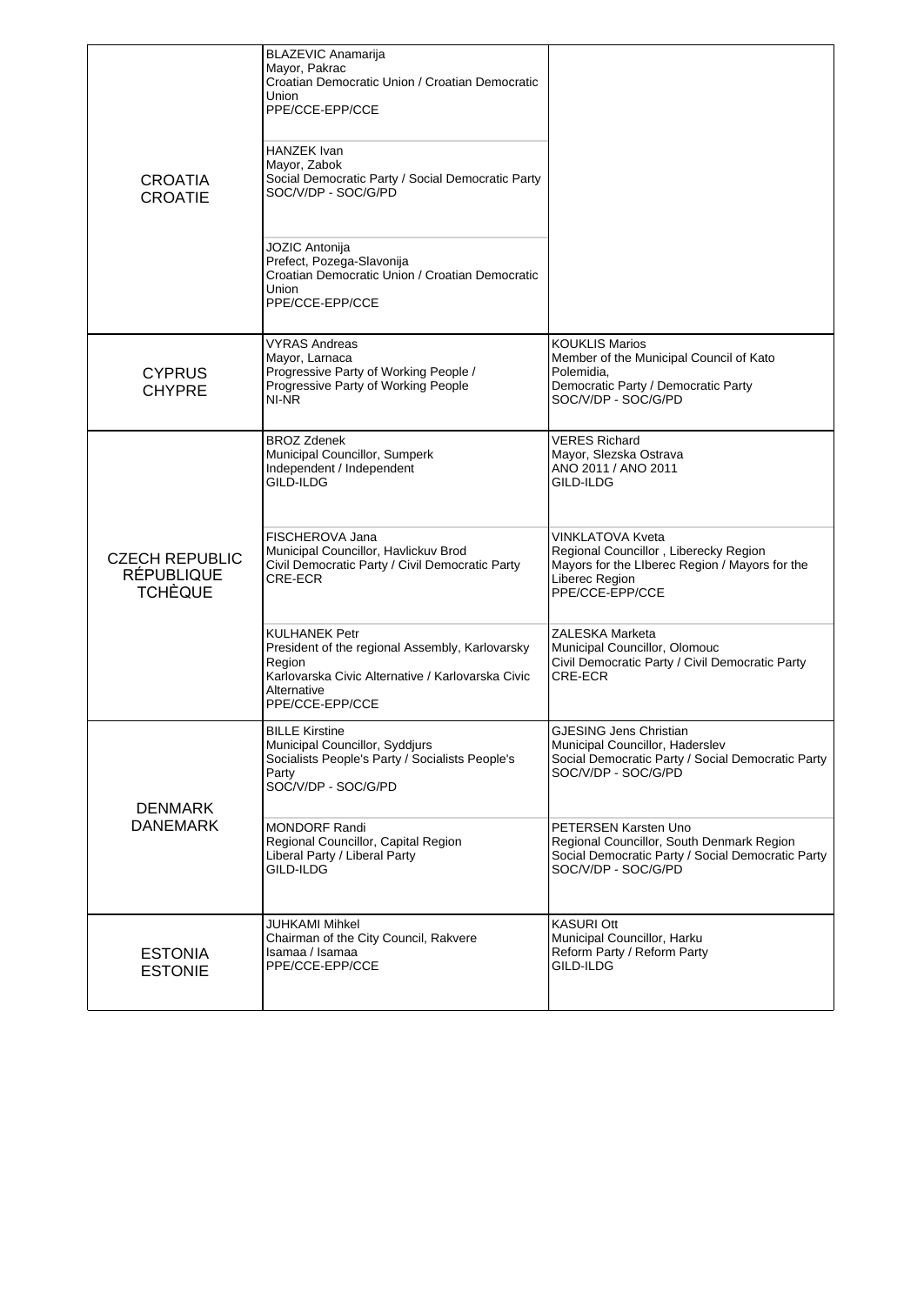| <b>FINLAND</b><br><b>FINLANDE</b> | <b>KALEVA Atte</b><br>Municipal Councillor, Helsinki<br>National Coalition Party / National Coalition Party<br>PPE/CCE-EPP/CCE<br>KOKKO Jani<br>Regional Councillor, Central Finland<br>Social Democratic Party / Social Democratic Party<br>SOC/V/DP - SOC/G/PD | <b>HEIKKILA Lauri</b><br>Regional Councillor, Southwest Finland<br>Finns Party / Finns Party<br>NI-NR<br><b>JOONA Tanja</b><br>Municipal Councillor,<br>Center Party / Center Party<br>GILD-ILDG |
|-----------------------------------|------------------------------------------------------------------------------------------------------------------------------------------------------------------------------------------------------------------------------------------------------------------|--------------------------------------------------------------------------------------------------------------------------------------------------------------------------------------------------|
|                                   | KOPRA Pia<br>Municipal Councillor, Helsinki<br>Finns Party / Finns Party<br>NI-NR                                                                                                                                                                                | <b>SANTTI Ulla</b><br>Municipal Councillor, Siilinjarvi<br>Greens / Greens<br>SOC/V/DP - SOC/G/PD                                                                                                |
|                                   | <b>CADORET Xavier</b><br>Mayor, Saint-Gérand-le-Puy<br>Parti Socialiste / Parti Socialiste<br>SOC/V/DP - SOC/G/PD                                                                                                                                                | <b>GLOANEC-MAURIN Karine</b><br>Regional Councillor, Région Centre Val de Loire<br>Parti Socialiste / Parti Socialiste<br>NI-NR                                                                  |
|                                   | CUIP Mathieu<br>Regional Councillor, Région Ile-de-France<br>Union des Démocrates et des Ecologistes / Union<br>des Démocrates et des Ecologistes<br>PPE/CCE-EPP/CCE                                                                                             | <b>HAUSSOULIER Stephane</b><br>President of the Council of the Département,<br>Département de la Somme<br>Divers droite / Divers droite<br>NI-NR                                                 |
| <b>FRANCE</b><br><b>FRANCE</b>    | DARRAS Zohra<br>Municipal Councillor, Allonville<br>Divers gauche / Divers gauche<br>SOC/V/DP - SOC/G/PD                                                                                                                                                         | NASROU Othman<br>Regional Councillor, Ile-de-France<br>Les Républicains / Les Républicains<br>PPE/CCE-EPP/CCE                                                                                    |
|                                   | <b>GROLET Francoise</b><br>Regional Councillor, Grand Est<br>Rassemblement National / Rassemblement<br>National<br>NI-NR                                                                                                                                         | <b>NEUGNOT Michel</b><br>Vice-President of the regional Council,<br>Bourgogne-Franche-Comté<br>Parti Socialiste / Parti Socialiste<br>SOC/V/DP - SOC/G/PD                                        |
|                                   | <b>GUIGNARD Thibaut</b><br>Mayor, Ploeuc-l'Hermitage<br>Les Républicains / Les Républicains<br>PPE/CCE-EPP/CCE                                                                                                                                                   | <b>PACAUT Veronique</b><br>Deputy Mayor, Autun<br>Divers droite / Divers droite<br>PPE/CCE-EPP/CCE                                                                                               |
|                                   | PENCHARD Marie-Luce<br>Vice-President of the regional Council,<br>Les Républicains / Les Républicains<br>PPE/CCE-EPP/CCE                                                                                                                                         | ROSSIGNOL Stephan<br>Mayor, La Grande-Motte<br>Les Républicains / Les Républicains<br>PPE/CCE-EPP/CCE                                                                                            |
| <b>GEORGIA</b><br><b>GÉORGIE</b>  | GRIGOLIA Otar<br>Member of the municipal Assembly, Tbilissi<br>Georgian Dream / Georgian Dream<br>SOC/V/DP - SOC/G/PD                                                                                                                                            | TCHEISHVILI Irakli<br>Member of the Supreme Council, Adjara<br>Georgian Dream / Georgian Dream<br>SOC/V/DP - SOC/G/PD                                                                            |
|                                   | KALADZE Kakha<br>Mayor, Tbilissi<br>Georgian Dream / Georgian Dream<br>SOC/V/DP - SOC/G/PD                                                                                                                                                                       | ZHORZHOLIANI Levan<br>Member of the municipal Assembly, Tbilissi<br>Georgian Dream / Georgian Dream<br>NI-NR                                                                                     |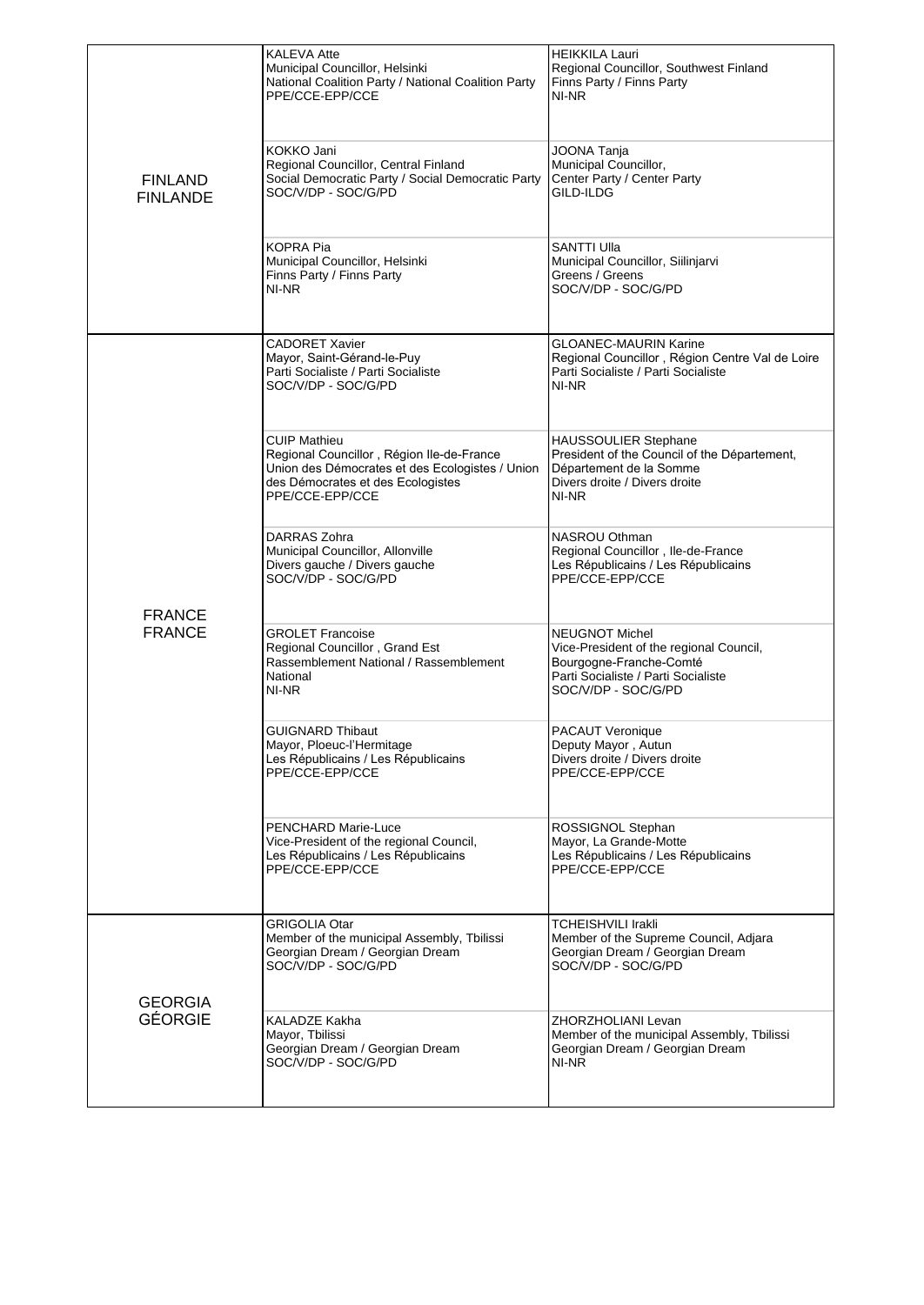|                                  | <b>BERGMANN Gunther</b><br>Member, Landtag of North Rhine-Westphalia,<br>Christian Democratic Union / Christian Democratic<br>Union<br>PPE/CCE-EPP/CCE<br><b>KLEMP Heiner</b><br>Member of the regional Parliament, Brandenburg | <b>BADENSCHIER Rico</b><br>Mayor, Schwerin<br>Social Democratic Party / Social Democratic Party<br>SOC/V/DP - SOC/G/PD<br><b>GANSTER Susanne</b><br>County President, Südwestpfalz |
|----------------------------------|---------------------------------------------------------------------------------------------------------------------------------------------------------------------------------------------------------------------------------|------------------------------------------------------------------------------------------------------------------------------------------------------------------------------------|
|                                  | Parliament<br>Bundnis 90 / Bundnis 90<br>SOC/V/DP - SOC/G/PD                                                                                                                                                                    | Christian Democratic Union / Christian Democratic<br>Union<br>PPE/CCE-EPP/CCE                                                                                                      |
| <b>GERMANY</b>                   | LAMMERSKITTEN Clemens<br>Member of the County Assembly, Osnabrück<br>Christian Democratic Union / Christian Democratic<br>Union<br>PPE/CCE-EPP/CCE                                                                              | <b>GLEICHMANN Markus</b><br>Member of the regional Parliament, Parliament of<br>Thuringia<br>The Left / The Left<br>SOC/V/DP - SOC/G/PD                                            |
| <b>ALLEMAGNE</b>                 | <b>SCHUMACHER Soeren</b><br>Member of the Hamburgische Bürgerschaft,<br>Social Democratic Party / Social Democratic Party<br>SOC/V/DP - SOC/G/PD                                                                                | WISCHHUSEN Lencke<br>Member of the regional Parliament, Bremen<br>Parliament<br>Free Democratic Party / Free Democratic Party<br>GILD-ILDG                                         |
|                                  | SPIEGLER Ralph<br>Mayor, Verbandsgemeinde Nieder-Olm<br>Social Democratic Party / Social Democratic Party<br>SOC/V/DP - SOC/G/PD                                                                                                |                                                                                                                                                                                    |
|                                  | <b>VOEHRINGER Bernd</b><br>Mayor, Sindelfingen<br>Christian Democratic Union / Christian Democratic<br>Union<br>PPE/CCE-EPP/CCE                                                                                                 |                                                                                                                                                                                    |
|                                  | <b>FARMAKIS Nektarios</b><br>Governor, Western Greece<br>Nea Demokratia / Nea Demokratia<br>PPE/CCE-EPP/CCE                                                                                                                     | ADAMOPOULOU-KOUTSOGIANNI Aikaterini<br>Regional Councillor, Attica<br>Independent / Independent<br>PPE/CCE-EPP/CCE                                                                 |
| <b>GREECE</b><br>GRÈCE           | <b>KOUKAS Konstantinos</b><br>Mayor, Mykonos                                                                                                                                                                                    | ANASTASIADIS Filippos                                                                                                                                                              |
|                                  | Nea Demokratia / Nea Demokratia<br>PPE/CCE-EPP/CCE                                                                                                                                                                              | Mayor, Paggaio<br>Nea Demokratia / Nea Demokratia<br>PPE/CCE-EPP/CCE                                                                                                               |
|                                  | <b>TSIAMIS Ioannis</b><br>Municipal Councillor, Orhomenos<br>Panhellenic Socialist Party / Panhellenic Socialist<br>Party<br>NI-NR                                                                                              | <b>BATZELI Aikaterini</b><br>Regional Councillor, Central Greece<br>Panhellenic Socialist Party / Panhellenic Socialist<br>Party<br>SOC/V/DP - SOC/G/PD                            |
|                                  | <b>ILLES Gyorgy</b><br>Deputy Mayor (within the rank of the Body of<br>Representatives), Pilisszentlaszlo<br>Independent / Independent<br>GILD-ILDG                                                                             | <b>BANNE GAL Boglarka</b><br>President of the county Council, Borsod-Abauj-<br>Zemplen<br>FIDESZ-KDNP / FIDESZ-KDNP<br>CRE-ECR                                                     |
| <b>HUNGARY</b><br><b>HONGRIE</b> | MAGYAR Anna<br>Member of the county Council, Csongrád<br>FIDESZ-KDNP / FIDESZ-KDNP<br>CRE-ECR                                                                                                                                   | <b>FRIDERICS Cecilia Feliczitasz</b><br>Mayor, Nagyszentjanos<br>Independent / Independent<br>CRE-ECR                                                                              |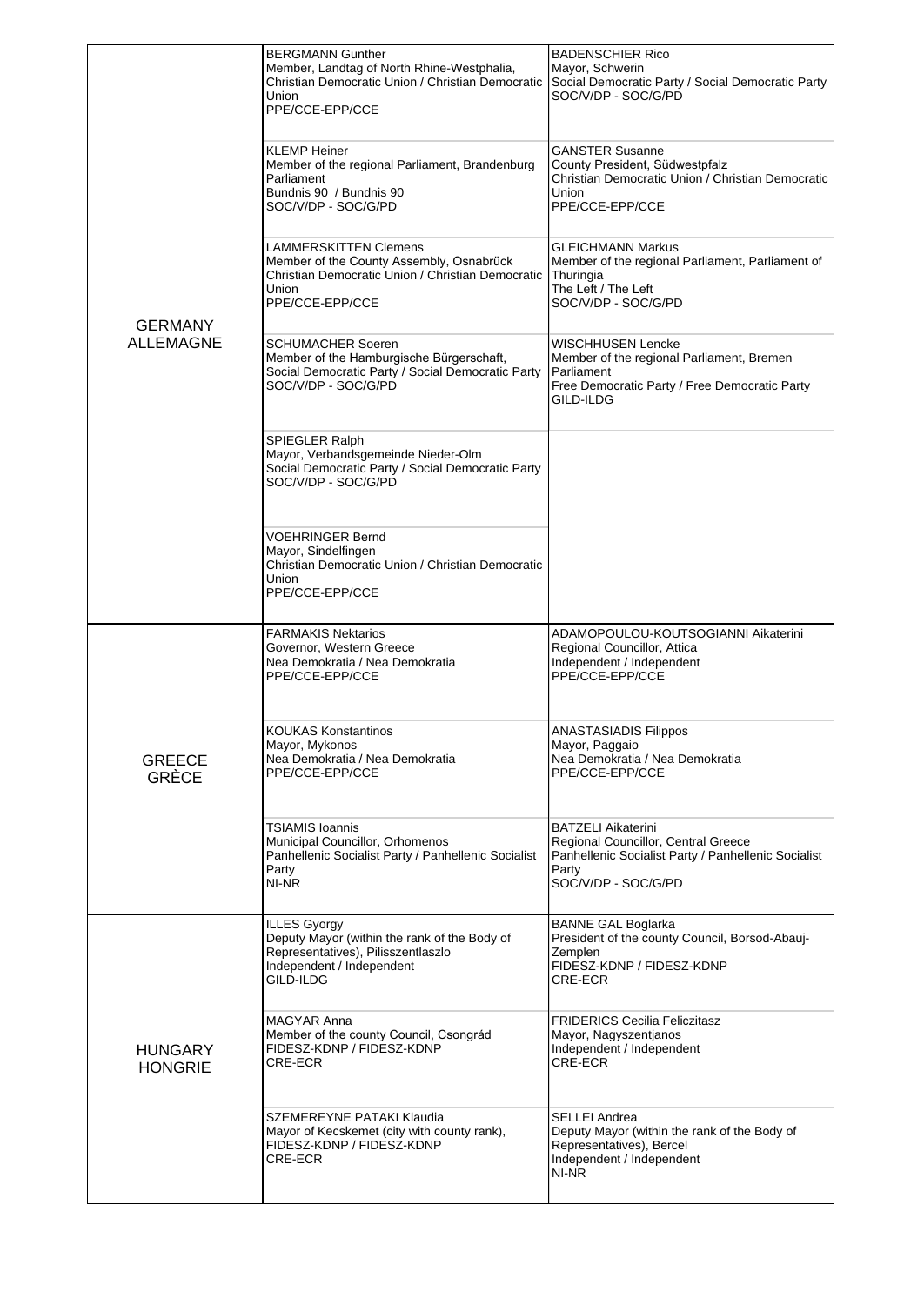| <b>ICELAND</b><br><b>ISLANDE</b>             | MAGNUSSON Kristjan Thor<br>Mayor, Nordurthing<br>Independence Party / Independence Party<br>CRE-ECR                                    | <b>HAFSTEINSDOTTIR Aldis</b><br>Mayor, Hveragerdi<br>Independence Party / Independence Party<br>CRE-ECR                                           |
|----------------------------------------------|----------------------------------------------------------------------------------------------------------------------------------------|---------------------------------------------------------------------------------------------------------------------------------------------------|
|                                              | <b>CROWE John</b><br>Member of the county Council, Clare<br>Fine Gael / Fine Gael<br>PPE/CCE-EPP/CCE                                   | <b>MORAN Aisling</b><br>Member of the county Council, Laois<br>Fine Gael / Fine Gael<br>PPE/CCE-EPP/CCE                                           |
| <b>IRELAND</b><br><b>IRLANDE</b>             | NI MHUIMNEACAIN Gobnait<br>Member of the county Council, Cork<br>Fianna Fail / Fianna Fail<br>GILD-ILDG                                | O'DONOVAN Deirdre<br>Member of the county Council, South Dublin<br>Fianna Fail / Fianna Fail<br>GILD-ILDG                                         |
|                                              | <b>AGABITI Paola</b><br>Regional Councillor, Umbria<br>Lista civica - Tesei Presidente / Lista civica - Tesei<br>Presidente<br>PAP-NPA | <b>CAVERI Luciano</b><br>Regional Councillor, Valle d'Aosta Region<br>Vallee d'Aoste Unie / Vallee d'Aoste Unie<br>GILD-ILDG                      |
|                                              | MINERVA Stefano<br>President of the provincial Council, Lecce<br>Democratic Party / Democratic Party<br>SOC/V/DP - SOC/G/PD            | <b>CIASULLO Oreste</b><br>Municipal Councillor, Savignano Irpino<br>Centro Sinistra / Centro Sinistra<br>SOC/V/DP - SOC/G/PD                      |
| <b>ITALY</b><br><b>ITALIE</b>                | TOCE Barbara<br>Municipal Councillor, Pedaso<br>Centro Sinistra / Centro Sinistra<br>SOC/V/DP - SOC/G/PD                               | DALZOCCHIO Mara<br>Regional Councillor, Trentino-Alto Adige<br>autonomous region<br>Lega Salvini - Trentino / Lega Salvini - Trentino<br>NI-NR    |
|                                              | TOSOLINI Lorenzo<br>Regional Councillor, Friuli Venezia Giulia Region<br>Lega Salvini / Lega Salvini<br>CRE-ECR                        | <b>DUS Marco</b><br>Municipal Councillor, Vittorio Veneto<br>Centro Sinistra / Centro Sinistra<br>SOC/V/DP - SOC/G/PD                             |
|                                              | TRAVAGLINI Fabio<br>Councillor, City of San Salvo,<br>Centro Destra / Centro Destra<br>PPE/CCE-EPP/CCE                                 | <b>FRATTO Gabriele Antonio</b><br>President of the provincial Council, Forli' Cesena<br>Centro Sinistra / Centro Sinistra<br>SOC/V/DP - SOC/G/PD  |
|                                              | VERCELLOTTI Paola<br>Municipal Councillor, Callabiana<br>Centro Destra / Centro Destra<br>PPE/CCE-EPP/CCE                              | RIVA VERCELLOTTI Carlo<br>Regional Councillor, Piedmont Region<br>Fratelli d'Italia / Fratelli d'Italia<br>CRE-ECR                                |
| LATVIA<br><b>LETTONIE</b>                    | <b>KAMINSKIS Gints</b><br>Councillor of Auce municipal council,<br>Latvian Farmers' Union / Latvian Farmers' Union<br>GILD-ILDG        | <b>ROKPELNIS Harijs</b><br>President of the municipal Council, Mazsalaca<br>For Mazsalaca Municipality / For Mazsalaca<br>Municipality<br>CRE-ECR |
| <b>LIECHTENSTEIN</b><br><b>LIECHTENSTEIN</b> | <b>HASLER Johannes</b><br>Mayor, Gamprin<br>Progressive Citizens Party / Progressive Citizens<br>Party<br>PPE/CCE-EPP/CCE              |                                                                                                                                                   |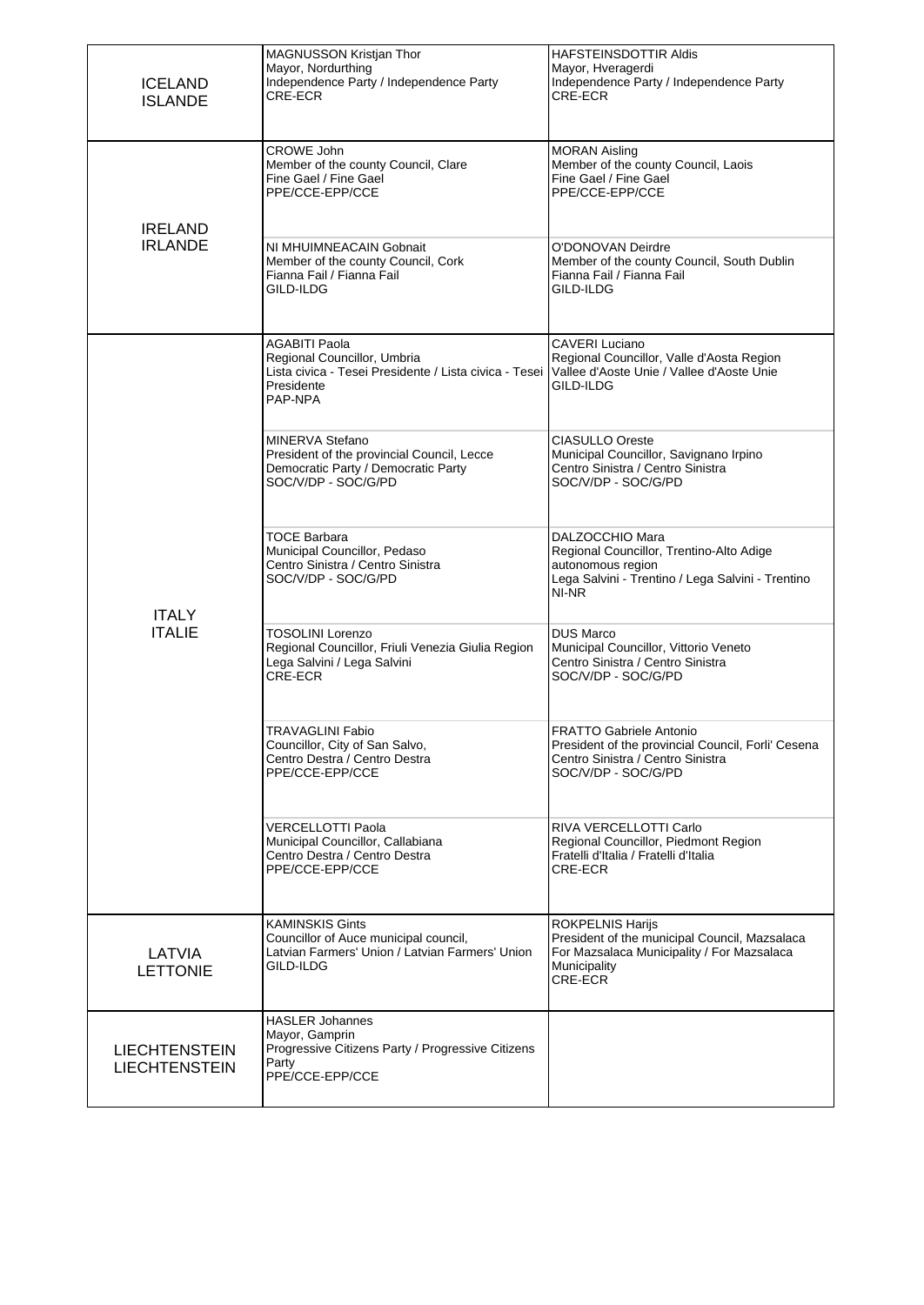| LITHUANIA<br>LITUANIE                                 | MITROFANOVAS Vitalijus<br>Mayor, Naujoji<br>Lithuanian Social Democratic Party / Lithuanian<br>Social Democratic Party<br>SOC/V/DP - SOC/G/PD            | <b>GALAGUZ Erlandas</b><br>Mayor, Visaginas<br>Lithuanian Peasant Popular Union / Lithuanian<br>Peasant Popular Union<br>NI-NR<br>PALEVIC Zdzislav<br>Mayor, Salcininkai<br>Lithuanian Poles Electoral Action and Russians<br>Alliance "Christian Familiies Alliance" / LIthuanian<br>Poles Electoral Action and Russians Alliance<br>"Christian Familiies Alliance" |
|-------------------------------------------------------|----------------------------------------------------------------------------------------------------------------------------------------------------------|----------------------------------------------------------------------------------------------------------------------------------------------------------------------------------------------------------------------------------------------------------------------------------------------------------------------------------------------------------------------|
| <b>LUXEMBOURG</b><br><b>LUXEMBOURG</b>                | <b>BIANCALANA Dan</b><br>Mayor, Dudelange<br>Parti ouvrier Socialiste Luxembourgeois / Parti<br>ouvrier Socialiste Luxembourgeois<br>SOC/V/DP - SOC/G/PD | NII NID<br><b>JUNGBLUT Tom</b><br>Echevin(e), Contern<br>Parti populaire Chrétien Social / Parti populaire<br>Chrétien Social<br>PPE/CCE-EPP/CCE                                                                                                                                                                                                                     |
| <b>MALTA</b><br><b>MALTE</b>                          | <b>FAVA Mario</b><br>Municipal Councillor, Swieqi<br>Labour Party / Labour Party<br>SOC/V/DP - SOC/G/PD                                                  | <b>GRECH Jorge</b><br>Mayor, Zabbar<br>Labour Party / Labour Party<br>SOC/V/DP - SOC/G/PD                                                                                                                                                                                                                                                                            |
| <b>MONACO</b><br><b>MONACO</b>                        | <b>MARSAN Georges</b><br>Mayor, Monaco<br>Non Party / Non Party<br>NI-NR                                                                                 | <b>GAMERDINGER Francoise</b><br>Communal Councillor, Monaco<br>Non Party / Non Party<br>NI-NR                                                                                                                                                                                                                                                                        |
| <b>MONTENEGRO</b><br><b>MONTENEGRO</b>                | SMOLOVIC Petar<br>Mayor, Bijelo Polje<br>Democratic Party of Socialists / Democratic Party<br>of Socialists<br>SOC/V/DP - SOC/G/PD                       | STAJOVIC Tanja<br>Mayor, Golubovci<br>Democratic Party of Socialists / Democratic Party<br>of Socialists<br>SOC/V/DP - SOC/G/PD                                                                                                                                                                                                                                      |
|                                                       | <b>BENGEVOORD Joris</b><br>Mayor, Winterswijk<br>GroenLinks / GroenLinks<br>SOC/V/DP - SOC/G/PD                                                          | <b>BOOMGAARS Alexander</b><br>Alderman, Ouderkerk aan de Amstel<br>GroenLinks / GroenLinks<br>SOC/V/DP - SOC/G/PD                                                                                                                                                                                                                                                    |
| <b>NETHERLANDS</b><br>PAYS-BAS                        | <b>BERGMANN Harald</b><br>Mayor, Middelburg<br>People's Party for Freedom and Democracy /<br>People's Party for Freedom and Democracy<br>GILD-ILDG       | <b>KLIJNSMA Jetta</b><br>Kings Commissioner, Province of Drenthe<br>Labour Party / Labour Party<br>SOC/V/DP - SOC/G/PD                                                                                                                                                                                                                                               |
|                                                       | <b>VERBEEK Leendert</b><br>Kings Commissioner, Province of Flevoland<br>Labour Party / Labour Party<br>SOC/V/DP - SOC/G/PD                               |                                                                                                                                                                                                                                                                                                                                                                      |
| <b>NORTH MACEDONIA</b><br>MACÉDOINE DU<br><b>NORD</b> |                                                                                                                                                          |                                                                                                                                                                                                                                                                                                                                                                      |
|                                                       | <b>BERGSVAG Arne</b><br>Deputy County Mayor, Rogaland<br>Centre Party / Centre Party<br>GILD-ILDG                                                        | FOLLING Jenny<br>Member of the county Council, Vestland<br>fylkeskommune<br>Centre Party / Centre Party<br>GILD-ILDG                                                                                                                                                                                                                                                 |
| <b>NORWAY</b><br><b>NORVÈGE</b>                       | <b>HELGESEN Gunn Marit</b><br>Member of the county Council, Vestfold og<br>Telemark<br>Conservative Party / Conservative Party<br>PPE/CCE-EPP/CCE        | ONARHEIM Hilde<br>Municipal Councillor, Bergen<br>Conservative Party / Conservative Party<br>PPE/CCE-EPP/CCE                                                                                                                                                                                                                                                         |
|                                                       | <b>LOKSLID Sven Tore</b><br>Deputy County Mayor, Vestfold og Telemark<br>Labour Party / Labour Party<br>SOC/V/DP - SOC/G/PD                              | STANGELAND Odd<br>Mayor, Eigersund<br>Labour Party / Labour Party<br>SOC/V/DP - SOC/G/PD                                                                                                                                                                                                                                                                             |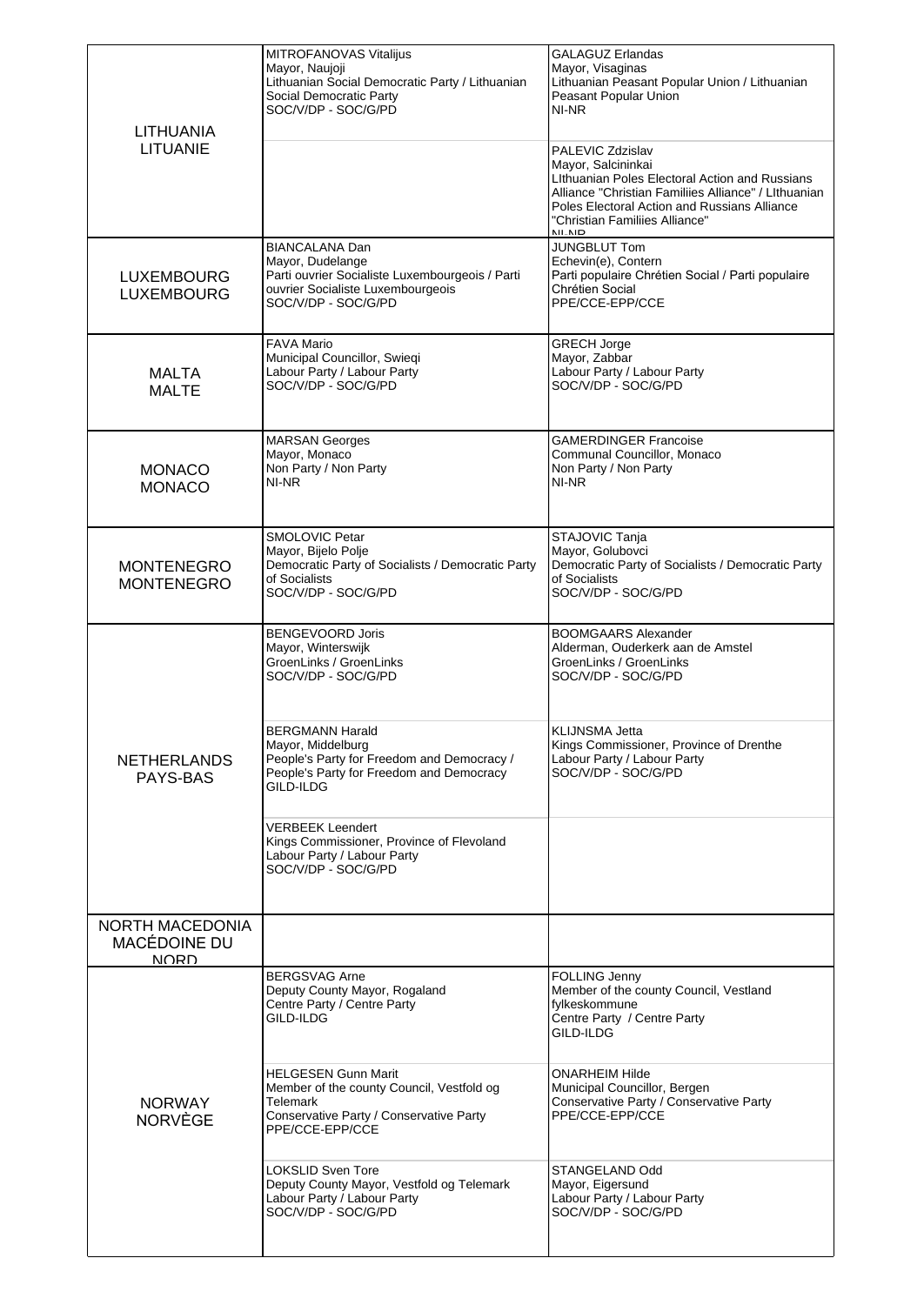| <b>POLAND</b><br><b>POLOGNE</b>                                         | <b>GOLASZEWSKI Marcin</b><br>Mayor, Lodz<br>Civic Coalition / Civic Coalition<br>PPE/CCE-EPP/CCE<br><b>HORDEJUK Bernadeta</b><br>President of the provincial Council, Warminsko-<br>Mazurskie Region<br>Civic Coalition / Civic Coalition<br>PPE/CCE-EPP/CCE<br>KLIMEK Beata<br>Mayor, Ostrow Wielkopolski<br>Local Committees / Local Committees<br>NI-NR |                                                                                                                                                                                                                        |
|-------------------------------------------------------------------------|------------------------------------------------------------------------------------------------------------------------------------------------------------------------------------------------------------------------------------------------------------------------------------------------------------------------------------------------------------|------------------------------------------------------------------------------------------------------------------------------------------------------------------------------------------------------------------------|
|                                                                         | <b>FREIRE Olga Cristina Rodrigues</b><br>President of the parish Assembly, Maia<br>Social Democratic Party / Parti Social Démocrate<br>PPE/CCE-EPP/CCE<br>GOMES DE ANDRADE Maria Rita<br>Regional Secretary, Madeira                                                                                                                                       | <b>ALBUQUERQUE Miguel</b><br>President of the regional Government, Madeira<br>Social Democratic Party / Parti Social Démocrate<br>PPE/CCE-EPP/CCE<br>RODRIGUES Júlia<br>President of the municipal Assembly, Mirandela |
| <b>PORTUGAL</b><br><b>PORTUGAL</b>                                      | Social Democratic Party / Parti Social Démocrate<br>PPE/CCE-EPP/CCE                                                                                                                                                                                                                                                                                        | Socialist Party / Parti Socialiste<br>SOC/V/DP - SOC/G/PD                                                                                                                                                              |
|                                                                         | SEQUEIRA Jorge<br>President of the municipal Assembly, Sao Joao da<br>Madeira<br>Socialist Party / Parti Socialiste<br>SOC/V/DP - SOC/G/PD                                                                                                                                                                                                                 | VELOSO Jorge Manuel Lebre Da Costa<br>President of the parish Assembly, Sao Martinho<br>do Bispo e Ribeira de Frades<br>Socialist Party / Parti Socialiste<br>NI-NR                                                    |
| <b>REPUBLIC OF</b><br><b>MOLDOVA</b><br>RÉPUBLIQUE DE<br><b>MOLDOVA</b> | <b>FURDUI Viorel</b><br>Municipal Councillor, Straseni<br>Independent / Independent<br>GILD-ILDG                                                                                                                                                                                                                                                           | <b>CASIAN Valentina</b><br>Mayor, Straseni<br>Independent / Independent<br>GILD-ILDG                                                                                                                                   |
|                                                                         | <b>GALIT Maria</b><br>Mayor, Sarata Veche, Falesti District<br>Democratic Party / Democratic Party<br>SOC/V/DP - SOC/G/PD                                                                                                                                                                                                                                  | <b>SPINU Pavel</b><br>President of the regional Council, Criuleni District<br>Dignity and Truth Platform / Dignity and Truth<br>Platform<br>NI-NR                                                                      |
|                                                                         | GORODINSCHII Vitalii<br>Mayor, Briceni<br>Party of Socialists / Party of Socialists<br>SOC/V/DP - SOC/G/PD                                                                                                                                                                                                                                                 | TARNAVSKI Alexandr<br>Member of the People's Assembly of the<br>autonomous territory of Gagauzia, Gagauzia<br>Independent / Independent<br>GILD-ILDG                                                                   |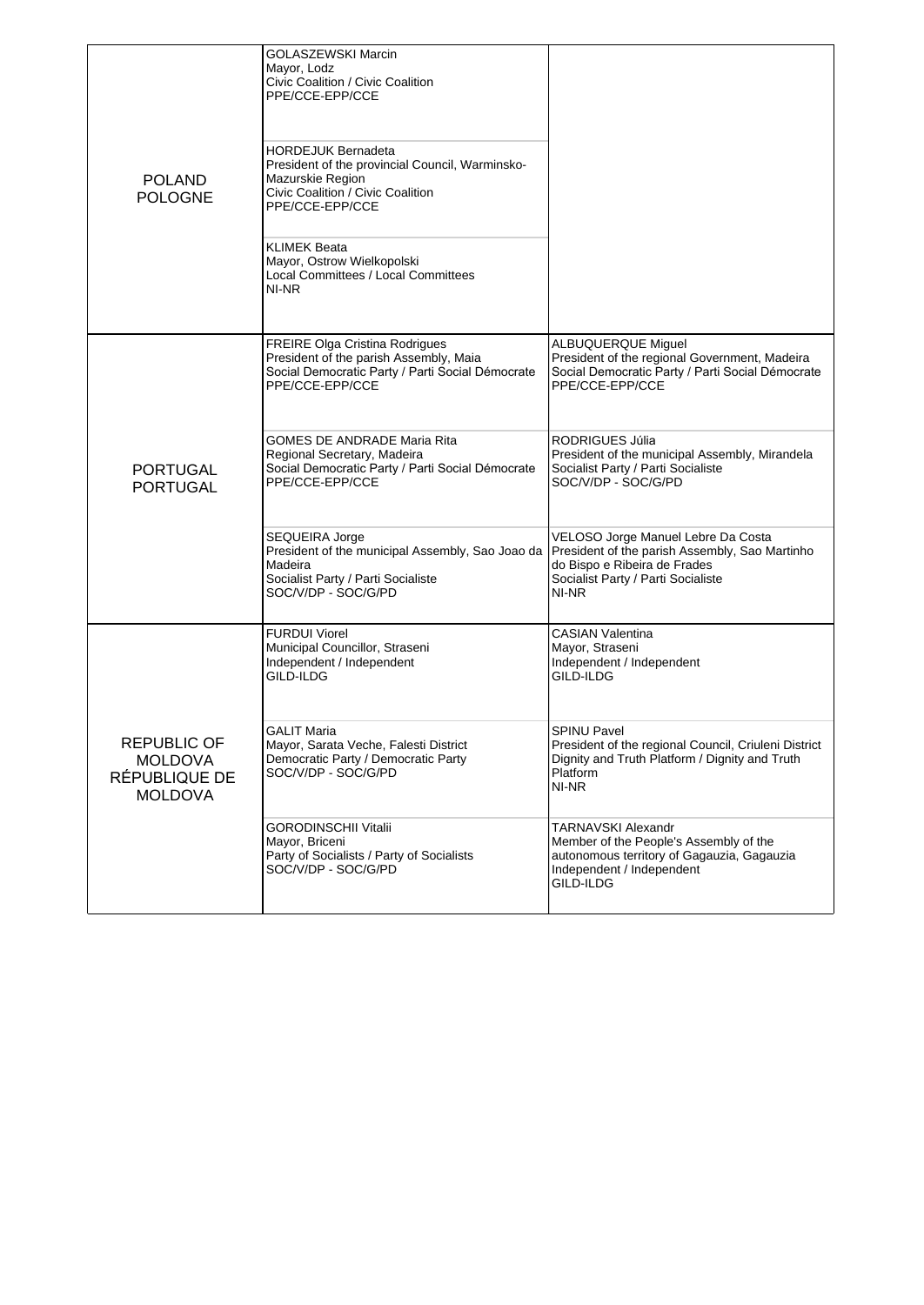| <b>ROMANIA</b><br><b>ROUMANIE</b>                              | LUNGU Ion<br>Mayor, Suceava<br>National Liberal Party / National Liberal Party<br>PPE/CCE-EPP/CCE<br><b>OPREA Emilian</b><br>Mayor, Chitila<br>National Liberal Party / National Liberal Party<br>PPE/CCE-EPP/CCE<br>PATAKI Csaba<br>President of the county Council, Satu Mare<br>Democratic Alliance of Hungarians in Romania /<br>Democratic Alliance of Hungarians in Romania<br>PPE/CCE-EPP/CCE<br>RADULESCU Constantin<br>President of the county Council, Valcea<br>Social Democratic Party / Social Democratic Party<br>SOC/V/DP - SOC/G/PD | <b>CIMPEAN Daniela</b><br>President of the county Council, Sibiu<br>National Liberal Party / National Liberal Party<br>PPE/CCE-EPP/CCE<br><b>MANAILA Elena-Daniela</b><br>Mayor, Tureni<br>National Liberal Party / National Liberal Party<br>PPE/CCE-EPP/CCE<br><b>MORARU Anastase</b><br>Mayor, Isaccea<br>Social Democratic Party / Social Democratic Party<br>SOC/V/DP - SOC/G/PD<br><b>PETER Ferenc</b><br>President of the county Council, Mures<br>Democratic Alliance of Hungarians in Romania /<br>Democratic Alliance of Hungarians in Romania<br>PPE/CCE-EPP/CCE |
|----------------------------------------------------------------|-----------------------------------------------------------------------------------------------------------------------------------------------------------------------------------------------------------------------------------------------------------------------------------------------------------------------------------------------------------------------------------------------------------------------------------------------------------------------------------------------------------------------------------------------------|-----------------------------------------------------------------------------------------------------------------------------------------------------------------------------------------------------------------------------------------------------------------------------------------------------------------------------------------------------------------------------------------------------------------------------------------------------------------------------------------------------------------------------------------------------------------------------|
| <b>SAN MARINO</b><br><b>SAINT MARIN</b>                        | <b>BINDI Alessandro</b><br>Township Council Councillor, Castello di<br>Acquaviva<br>Noi per Acquaviva / Noi per Acquaviva<br>PAP-NPA                                                                                                                                                                                                                                                                                                                                                                                                                | <b>TADDEI Augusta</b><br>Township Council Councillor, Città di San Marino<br>Uniamo San Marino / Uniamo San Marino<br>NI-NR                                                                                                                                                                                                                                                                                                                                                                                                                                                 |
| <b>SERBIA</b><br><b>SERBIE</b>                                 | <b>FEJSTAMER Robert</b><br>President of the Municipality, Kanjiza<br>Alliance of Vojvodina Hungarians / Alliance of<br>Vojvodina Hungarians<br>PPE/CCE-EPP/CCE<br>JOKSIMOVIC Nemanja<br>Member of the City Assembly, Belgrade<br>Serbian Progressive Party / Serbian Progressive<br>Party<br>PPE/CCE-EPP/CCE<br><b>TUCAKOVIC Sanja</b><br>Member of the Municipal Council, Kragujevac<br>Serbian Progressive Party / Serbian Progressive<br>Party<br>PPE/CCE-EPP/CCE                                                                                | MARJANOVIC Emilija<br>Member of the City Council, Nis<br>Nis My City Coalition / Nis My city Coalition<br>PPE/CCE-EPP/CCE<br>POPOVIC Aleksandra<br>President of the Municipality, Surdulica<br>Socialist Party of Serbia / Socialist Party of Serbia<br>SOC/V/DP - SOC/G/PD<br><b>TODORIC Vladimir</b><br>Member of the City Assembly, Belgrade<br>Group of citizens "Alliance for Serbia" / Group of<br>citizens "Alliance for Serbia"<br>SOC/V/DP - SOC/G/PD                                                                                                              |
| <b>SLOVAK REPUBLIC</b><br><b>RÉPUBLIQUE</b><br><b>SLOVAQUE</b> | <b>HLINKA Jaroslav</b><br>Mayor, Kosice<br>Independent / Independent<br>GILD-ILDG<br>TURCAN Martin<br>Member of the regional Assembly, Banska<br><b>Bystrica</b><br>Independent / Independent<br>PAP-NPA                                                                                                                                                                                                                                                                                                                                            | OZVALDOVA Alzbeta<br>Member of the regional Assembly, Bratislava<br>Bridge / Bridge<br>PPE/CCE-EPP/CCE<br><b>SAGAN Maros</b><br>Mayor, Cifer<br>Christian Democratic Movement / Christian<br>Democratic Movement<br>PPE/CCE-EPP/CCE                                                                                                                                                                                                                                                                                                                                         |
| <b>SLOVENIA</b><br><b>SLOVÉNIE</b>                             | PREBILIC Vladimir<br>Mayor, Kocevje<br>Independent / Independent<br>SOC/V/DP - SOC/G/PD                                                                                                                                                                                                                                                                                                                                                                                                                                                             | SOFTIC Jasna<br>Deputy Mayor, Koper<br>Independent / Independent<br>PAP-NPA                                                                                                                                                                                                                                                                                                                                                                                                                                                                                                 |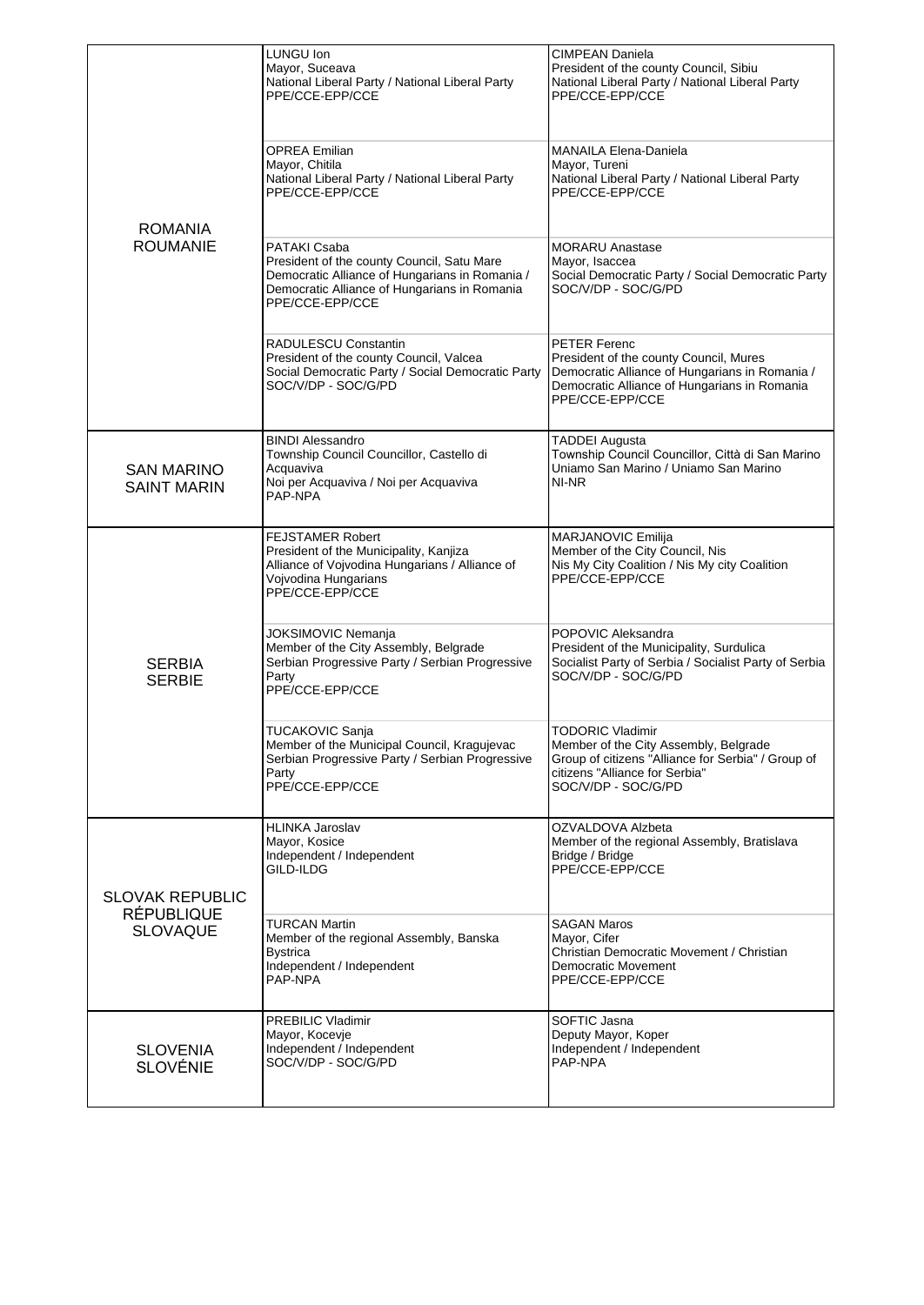| <b>SPAIN</b><br><b>ESPAGNE</b>      | ALEMAN OJEDA Nayra<br>Member of the regional Assembly, Canarias<br>Spanish Socialist Workers Party / Spanish<br>Socialist Workers Party<br>SOC/V/DP - SOC/G/PD                                                                        | <b>AMOR MARTIN Xavier</b><br>Mayor, Pineda de Mar<br>Spanish Socialist Workers Party / Spanish<br>Socialist Workers Party<br>SOC/V/DP - SOC/G/PD |
|-------------------------------------|---------------------------------------------------------------------------------------------------------------------------------------------------------------------------------------------------------------------------------------|--------------------------------------------------------------------------------------------------------------------------------------------------|
|                                     | <b>GARLITO BATALLA Lara</b><br>Member of the regional Assembly, Extremadura<br>Spanish Socialist Workers Party / Spanish<br>Socialist Workers Party<br>SOC/V/DP - SOC/G/PD                                                            | <b>ARMISEN PEDREJON Angeles</b><br>President of the provincial Council, Palencia<br>People's Party / People's Party<br>PPE/CCE-EPP/CCE           |
|                                     | GONZALEZ RODRIGUEZ Ana<br>Mayor, Gijon<br>Spanish Socialist Workers Party / Spanish<br>Socialist Workers Party<br>SOC/V/DP - SOC/G/PD                                                                                                 | <b>GUARDIOLA SALMERON Miriam</b><br>Member of the regional Assembly, Murcia<br>People's Party / People's Party<br>PPE/CCE-EPP/CCE                |
|                                     | <b>IGUALORTIZ Gema</b><br>Mayor, Santander<br>People's Party / People's Party<br>PPE/CCE-EPP/CCE                                                                                                                                      | <b>MORERA I CATALA Enric</b><br>Member of the regional Assembly, Valencia<br>Compromis / Compromis<br>NI-NR                                      |
| <b>SWEDEN</b>                       | <b>KNAPE Anders</b><br>Mayor, Karlstad<br>Moderate Party / Moderate Party<br>PPE/CCE-EPP/CCE                                                                                                                                          | <b>BERNTSSON Magnus</b><br>Member of the regional Council, Västra Götaland<br>Christian Democrats / Christian Democrats<br>PPE/CCE-EPP/CCE       |
| <b>SUÈDE</b>                        | ROCKLIND Johan<br>Mayor, Gnesta<br>Social Democrats / Social Democrats<br>SOC/V/DP - SOC/G/PD                                                                                                                                         | <b>MURANOVIC MUJAGIC Azra</b><br>Vice-Mayor, Värnamo<br>Social Democrats / Social Democrats<br>SOC/V/DP - SOC/G/PD                               |
| <b>SWITZERLAND</b><br><b>SUISSE</b> | <b>ERAY David</b><br>President of the Government of the Republic and<br>Canton of Jura, Minister of the Environment,<br>Canton du Jura<br>Parti Chrétien Social Indépendant / Parti Chrétien<br>Social Indépendant<br>DDE/CCE EDD/CCE | FEHR Jacqueline<br>State Councillor, Zurich<br>Parti Socialiste / Parti Socialiste<br>SOC/V/DP - SOC/G/PD                                        |
|                                     | <b>HIRS Beat</b><br>Mayor, Rorschacherberg<br>Les Libéraux Radicaux / Les Libéraux Radicaux<br>GILD-ILDG                                                                                                                              | <b>GYSIN Matthias</b><br>Municipal Councillor, Duggingen<br>Non party / Non party<br>GILD-ILDG                                                   |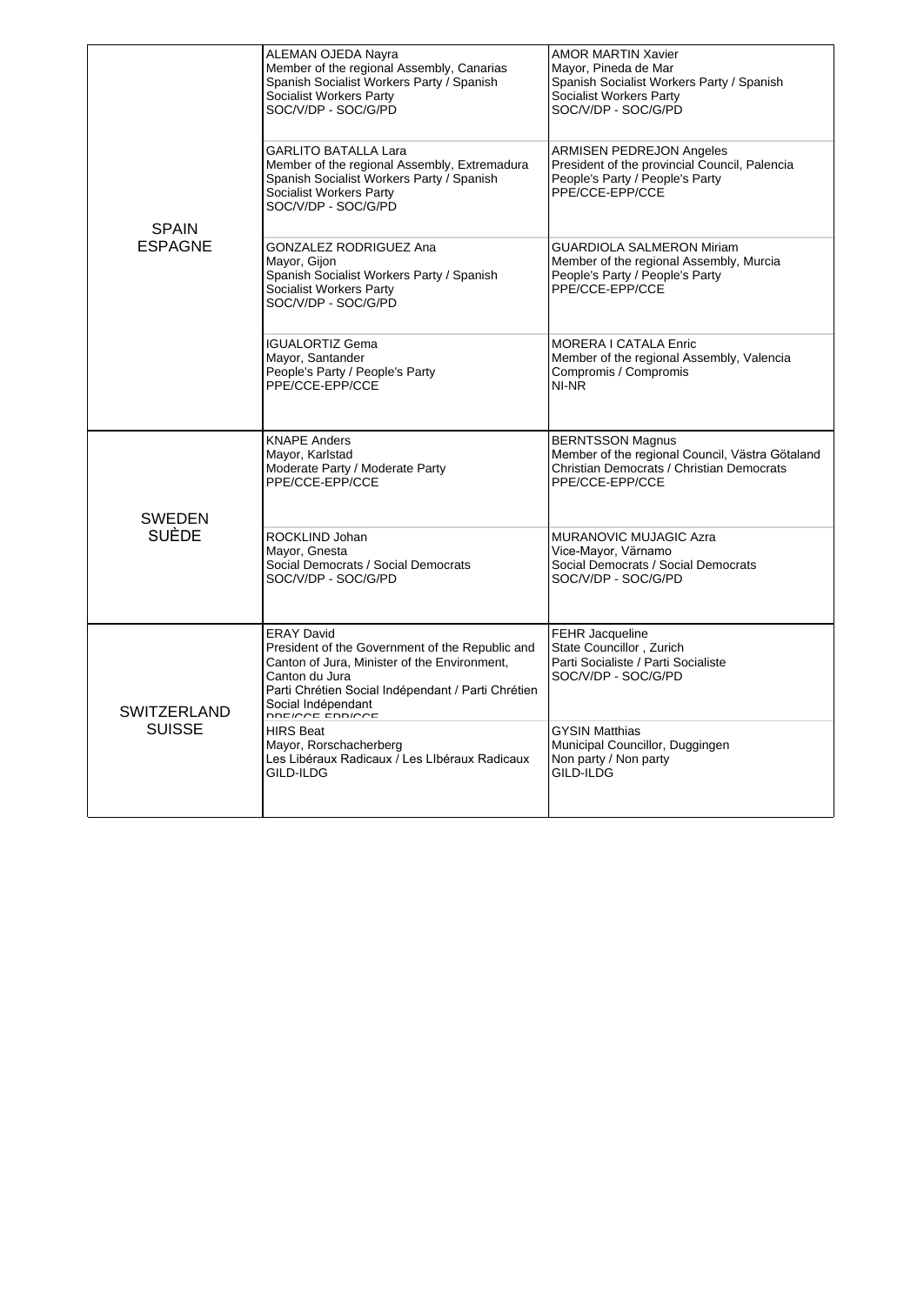|                                  | <b>AKGUN Hasan</b><br>Mayor, Büyükcekmece/Istanbul<br>Republican People's Party / Republican People's<br>Party<br>SOC/V/DP - SOC/G/PD                                                                         | <b>BEKTAS Lale</b><br>Mayor (Metropolitan Municipality), Yenimahalle<br>district/Metropolitan municipality<br>Republican People's Party / Republican People's<br>Party<br>SOC/V/DP - SOC/G/PD               |
|----------------------------------|---------------------------------------------------------------------------------------------------------------------------------------------------------------------------------------------------------------|-------------------------------------------------------------------------------------------------------------------------------------------------------------------------------------------------------------|
|                                  | <b>BAS Cemal</b><br>Municipal Councillor, Keçioren/Ankara<br>Justice and Development Party / Justice and<br><b>Development Party</b><br>PPE/CCE-EPP/CCE                                                       | <b>CAKIN Mehmet</b><br>Mayor (Metropolitan Municipality), Usak<br>Justice and Development Party / Justice and<br><b>Development Party</b><br>PPE/CCE-EPP/CCE                                                |
| <b>TURKEY</b>                    | <b>BUYUKAKIN Tahir</b><br>Mayor (Metropolitan Municipality), Kocaeli<br>metropolitan municipality<br>Justice and Development Party / Justice and<br><b>Development Party</b><br>PPE/CCE-EPP/CCE               | <b>GENC Ahmet Metin</b><br>Mayor (Metropolitan Municipality), Ortahisar<br>district/Metropolitan municipality<br>Justice and Development Party / Justice and<br><b>Development Party</b><br>PPE/CCE-EPP/CCE |
| <b>TURQUIE</b>                   | DOGUCU Seyma<br>Mayor (Metropolitan Municipality), Sancaktepe<br>district/Istanbul metropolitan municipality<br>Justice and Development Party / Justice and<br><b>Development Party</b><br>PPE/CCE-EPP/CCE    | TUTUNCU Hakan<br>Mayor, Kepez/Antalya<br>Justice and Development Party / Justice and<br>Development Party<br>PPE/CCE-EPP/CCE                                                                                |
|                                  | <b>KERIMOGLU Bulent</b><br>Municipal Councillor (Metropolitan Municipality),<br>Metropolitan Municipal Council of Istanbul<br>Republican People's Party / Republican People's<br>Party<br>SOC/V/DP - SOC/G/PD | YILMAZ Ferhat<br>Mayor, Yerköy/Yozgat<br>IYI Party / IYI Party<br>GILD-ILDG                                                                                                                                 |
|                                  | VERGILI Rafet<br>Mayor, Karabük<br>National Movement Party / National Movement<br>Party<br>CRE-ECR                                                                                                            | YILMAZ Atsiz Afsin<br>Mayor, Toroslar/Mersin<br>National Movement Party / National Movement<br>Party<br>CRE-ECR                                                                                             |
| <b>UKRAINE</b><br><b>UKRAINE</b> | <b>KORINNYI Oleksandr</b><br>Mayor, Novoukrainka<br>Non party / Non party<br>GILD-ILDG                                                                                                                        | FRINTSKO lurii<br>President of the district Council, Zakarpatska<br>Servant of the People / Servant of the People<br>GILD-ILDG                                                                              |
|                                  | LUKASHUK Mykola<br>President of the regional Assembly,<br>Dnipropetrovska<br>Servant of the People / Servant of the People<br>GILD-ILDG                                                                       | <b>MALETS Serhii</b><br>Mayor, Chernihivska<br>Servant of the People / Servant of the People<br>SOC/V/DP - SOC/G/PD                                                                                         |
|                                  | PASHYNNA Liliia<br>Member of the municipal Assembly, Kyiv<br>Servant of the People / Servant of the People<br>GILD-ILDG                                                                                       | NIKORYCH Mariia<br>Mayor of Novoselytsya,<br>Non party / Non party<br>GILD-ILDG                                                                                                                             |
|                                  | ZAMAZIEIEVA Hanna<br>President of the regional Assembly, Mykolaivska<br>Servant of the People / Servant of the People<br>GILD-ILDG                                                                            | RUDESHKO Victoriia<br>Member of the district Assembly, Bilotserkivska<br>The Batkivshchyna Party / The Batkivshchyna<br>Party<br>NI-NR                                                                      |